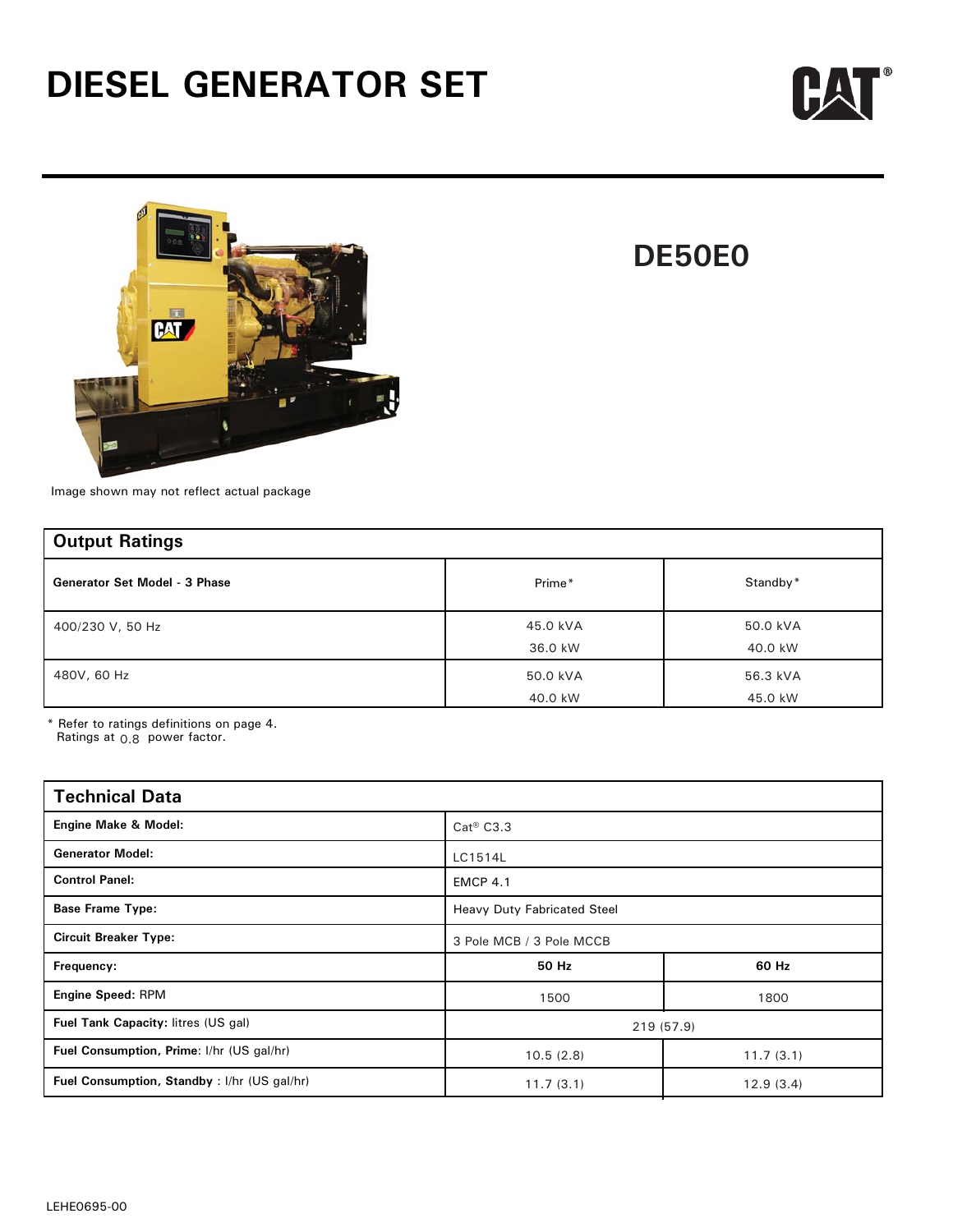

| <b>Physical Data</b>                                         |                         | <b>Lubrication System</b>                            |
|--------------------------------------------------------------|-------------------------|------------------------------------------------------|
| <b>Manufacturer:</b>                                         | Caterpillar             | Oil Filter Type:                                     |
| Model:                                                       | C3.3                    | Total Oil Capacity   (US)                            |
| No. of Cylinders/Alignment:                                  | $3/ln$ Line             | Oil Pan I (US gal):                                  |
| Cycle:                                                       | 4 Stroke                | Oil Type:                                            |
| Induction:                                                   | Turbocharged            | <b>Cooling Method:</b>                               |
| <b>Cooling Method:</b>                                       | Water                   | <b>Performance</b>                                   |
| <b>Governing Type:</b>                                       | Mechanical              |                                                      |
| <b>Governing Class:</b>                                      | ISO 8528 G2             | <b>Engine Speed: RPM</b>                             |
| <b>Compression Ratio:</b>                                    | 17.25:1                 | Gross Engine Power: kV<br>-Stand                     |
| Displacement: I (cu.in)                                      | 3.3(201.4)              | -Pri                                                 |
| Bore/Stroke: mm (in)                                         | 105.0 (4.1)/127.0 (5.0) | <b>BMEP:</b> kPa (psi)                               |
| <b>Moment of Inertia:</b> $kg \, m^2$ (lb. in <sup>2</sup> ) | 1.14 (3896)             | -Stand                                               |
| <b>Engine Electrical System:</b>                             |                         | -Pri                                                 |
| -Voltage/Ground:                                             | 12/Negative             | Regenerative Power: kW                               |
| -Battery Charger Amps:                                       | 65                      |                                                      |
| Weight: kg (lb) - Dry:                                       | 420 (926)               | <b>Fuel System</b>                                   |
| - Wet:                                                       | 438 (966)               | <b>Fuel Filter Type:</b><br><b>Recommended Fuel:</b> |
|                                                              |                         | <b>Fuel Consumption: I/hr (</b>                      |

| <b>Air System</b>                        |           | 50 Hz                      | 60 Hz        |
|------------------------------------------|-----------|----------------------------|--------------|
| Air Filter Type:                         |           | <b>Replaceable Element</b> |              |
| <b>Combustion Air Flow:</b>              |           |                            |              |
| $m^3$ /min (cfm)                         | -Standby: | 3.1(109)                   | 3.9(138)     |
|                                          | -Prime:   | 2.9(102)                   | 3.7(131)     |
| <b>Max. Combustion Air Intake</b>        |           |                            |              |
| <b>Restriction:</b> $kPa$ (in $H_2O$ )   |           | 8.0(32.1)                  | 8.0(32.1)    |
| <b>Radiator Cooling Air Flow:</b>        |           |                            |              |
| $m^3$ /min (cfm)                         |           | 86.4 (3051)                | 105.6 (3729) |
| <b>External Restriction to</b>           |           |                            |              |
| <b>Cooling Air Flow:</b> Pa (in $H_2O$ ) |           | 120 (0.5)                  | 120(0.5)     |

| <b>Cooling System</b>                                                                                                                             |                                        | 50 Hz      | 60 Hz                   |                                       |
|---------------------------------------------------------------------------------------------------------------------------------------------------|----------------------------------------|------------|-------------------------|---------------------------------------|
|                                                                                                                                                   |                                        |            |                         | <b>Silencer Type:</b>                 |
| <b>Cooling System Capacity:</b>                                                                                                                   |                                        |            |                         | <b>Silencer Model &amp; Quantity:</b> |
| I (US gal)                                                                                                                                        |                                        |            | $10.2(2.7)$ $10.2(2.7)$ | <b>Pressure Drop Across</b>           |
|                                                                                                                                                   | <b>Water Pump Type:</b><br>Centrifugal |            |                         | Silencer System: kPa (in Form)        |
| <b>Heat Rejected to Water &amp;</b>                                                                                                               |                                        |            |                         | <b>Silencer Noise Reduction</b>       |
| Lube Oil: kW (Btu/min)                                                                                                                            |                                        |            |                         | Level: dB                             |
|                                                                                                                                                   | -Standby:                              |            | 30.0 (1706) 34.0 (1934) | Max. Allowable Back                   |
|                                                                                                                                                   | -Prime:                                |            | 26.1 (1484) 31.0 (1763) | Pressure: kPa (in. Hg)                |
| Heat Radiation to Room: Heat radiated from engine and alternator                                                                                  |                                        |            |                         | <b>Exhaust Gas Flow:</b>              |
| kW (Btu/min)                                                                                                                                      | -Standby:                              | 13.2 (751) | 14.4 (819)              | $m^3/m$ in (cfm)<br>-Star             |
|                                                                                                                                                   | -Prime:                                | 11.4 (648) | 12.6 (717)              |                                       |
| <b>Radiator Fan Load: kW (hp)</b>                                                                                                                 |                                        | 0.5(0.7)   | 0.9(1.2)                | <b>Exhaust Gas Temperature:</b>       |
|                                                                                                                                                   |                                        |            |                         | -Sta                                  |
| Cooling system designed to operate in ambient conditions up to 50 °C<br>(122°F). Contact your local Cat dealer for power ratings at specific site |                                        |            |                         |                                       |
| conditions.                                                                                                                                       |                                        |            |                         |                                       |

| <b>Lubrication System</b>                                                                                        |                         |                                                                             |                                              |  |  |  |
|------------------------------------------------------------------------------------------------------------------|-------------------------|-----------------------------------------------------------------------------|----------------------------------------------|--|--|--|
| Oil Filter Type:<br>Total Oil Capacity   (US gal):<br>Oil Pan I (US gal):<br>Oil Type:<br><b>Cooling Method:</b> |                         | Spin-On, Full Flow<br>8.3(2.2)<br>7.8(2.1)<br>API CG4 / CH4 15W-40<br>Water |                                              |  |  |  |
| <b>Performance</b>                                                                                               |                         | 50 Hz                                                                       | 60 Hz                                        |  |  |  |
| <b>Engine Speed: RPM</b><br>Gross Engine Power: kW (hp)<br>-Standby:                                             |                         | 1500<br>46.5 (62.0)                                                         | 1800<br>55.6 (75.0)                          |  |  |  |
| <b>BMEP</b> : kPa (psi)                                                                                          | -Prime:<br>-Standby:    | 42.2 (57.0)                                                                 | 50.5 (68.0)<br>1127.0 (163.5) 1124.0 (163.0) |  |  |  |
| -Prime:<br>Regenerative Power: kW                                                                                |                         | 7.0                                                                         | 1023.0 (148.4) 1020.0 (148.0)<br>9.0         |  |  |  |
| <b>Fuel System</b>                                                                                               |                         |                                                                             |                                              |  |  |  |
| <b>Fuel Filter Type:</b><br><b>Recommended Fuel:</b><br>Fuel Consumption: I/hr (US gal/hr)                       |                         | Replaceable Element<br>Class A2 Diesel or BSEN590                           |                                              |  |  |  |
| 110%<br>Load                                                                                                     | 100%<br>Load            | 75%<br>Load                                                                 | 50%<br>Load                                  |  |  |  |
| Prime<br>50 Hz<br>11.7(3.1)<br>60 Hz<br>12.9 (3.4)                                                               | 10.5(2.8)<br>11.7 (3.1) | 7.8(2.1)<br>9.0(2.4)                                                        | 5.5(1.5)<br>6.6(1.7)                         |  |  |  |
| <b>Standby</b><br>50 Hz<br>60 Hz                                                                                 | 11.7(3.1)<br>12.9 (3.4) | 8.7(2.3)<br>9.7(2.6)                                                        | 6.0(1.6)<br>7.0(1.9)                         |  |  |  |
| (based on diesel fuel with a specific gravity of 0.85 and conforming to<br>BS2869, Class A2)                     |                         |                                                                             |                                              |  |  |  |
| <b>Exhaust System</b>                                                                                            |                         | 50 Hz                                                                       | 60 Hz                                        |  |  |  |
| <b>Silencer Type:</b><br><b>Silencer Model &amp; Quantity:</b><br><b>Pressure Drop Across</b>                    |                         |                                                                             | Industrial<br>EXSY1 (1)                      |  |  |  |
| Silencer System: kPa (in Hg)<br><b>Silencer Noise Reduction</b><br>Level: dB                                     |                         | 20                                                                          | $0.82$ (0.242) 1.08 (0.319)<br>18            |  |  |  |
| Max. Allowable Back<br>Pressure: kPa (in. Hg)<br><b>Exhaust Gas Flow:</b>                                        |                         | 10.0 (3.0)                                                                  | 15.0(4.4)                                    |  |  |  |

**-Prime:**

7.7 (272) 9.5 (335) 7.0 (247) 8.8 (311)

537 (999) 551 (1024) 492 (918) 510 (950)

**-Prime: -Standby:**

m³/min (cfm) **-Standby:**

**Exhaust Gas Temperature:** °C (°F)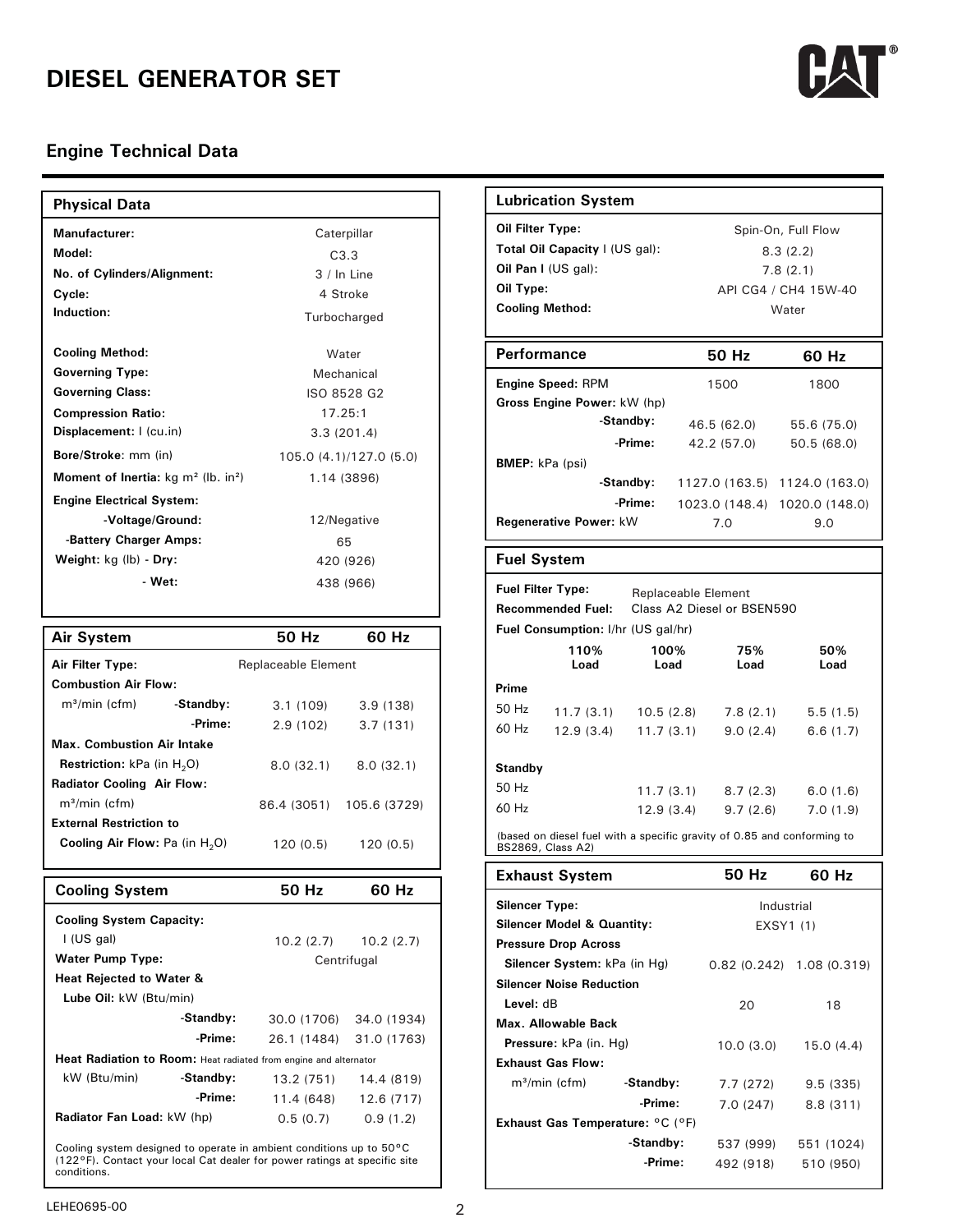

#### **Generator Performance Data**

|                                          | 50 Hz    |                                  |                      | 60 Hz    |                      |                      |                      |                          |                      |
|------------------------------------------|----------|----------------------------------|----------------------|----------|----------------------|----------------------|----------------------|--------------------------|----------------------|
| Data Item                                | 415/240V | 400/230V<br>230/115V<br>200/115V | 380/220V<br>220/110V | 220/127V | 480/277V<br>240/139V | 380/220V<br>220/110V | 240/120V<br>208/120V |                          | 440/254V<br>220/127V |
| <b>Motor Starting</b><br>Capability* kVA | 109      | 104                              | 96                   | 118      | 118                  | 84                   | 96                   |                          | 104                  |
| <b>Short Circuit</b><br>Capacity** %     | 300      | 300                              | 300                  | 300      | 300                  | 300                  | 300                  |                          | 300                  |
| Reactances:<br>Per Unit                  |          |                                  |                      |          |                      |                      |                      |                          |                      |
| Xd                                       | 2.583    | 2.780                            | 3.080                | 1.991    | 2.574                | 3.778                | 3.427                | $\overline{\phantom{a}}$ | 3.063                |
| X'd                                      | 0.140    | 0.150                            | 0.166                | 0.108    | 0.139                | 0.204                | 0.185                | $\overline{\phantom{0}}$ | 0.165                |
| X''d                                     | 0.070    | 0.075                            | 0.083                | 0.054    | 0.070                | 0.102                | 0.093                | $\overline{\phantom{a}}$ | 0.083                |

Reactances shown are applicable to prime ratings.

\*Based on 30% voltage dip at 0.6 power factor and SHUNT excitation system.

\*\* With optional Permanent Magnet generator.

#### **Generator Technical Data**

| <b>Physical Data</b>              |              | <b>Operating Data</b>      |
|-----------------------------------|--------------|----------------------------|
| <b>LC Series</b>                  |              | Overspeed: RPM             |
| Model:                            | LC1514L      | <b>Voltage Regulation</b>  |
| No. of Bearings:                  | 1            | <b>Wave Form NEMA</b>      |
| <b>Insulation Class:</b>          | H            | Wave Form IEC $=$          |
| <b>Winding Pitch - Code:</b>      | $2/3 - 6$    | <b>Total Harmonic Co</b>   |
| Wires:                            | 12           | <b>Radio Interference:</b> |
| <b>Ingress Protection Rating:</b> | IP23         | Radiant Heat: kW (         |
| <b>Excitation System:</b>         | <b>SHUNT</b> | $-5C$                      |
| <b>AVR Model:</b>                 | R220         | $-60$                      |

| <b>Operating Data</b> |                    |                                                                                                                                                                                                |
|-----------------------|--------------------|------------------------------------------------------------------------------------------------------------------------------------------------------------------------------------------------|
| Overspeed: RPM        |                    | 2250                                                                                                                                                                                           |
|                       |                    | $+/- 1.0%$                                                                                                                                                                                     |
|                       |                    | 50                                                                                                                                                                                             |
|                       |                    | 2.0%                                                                                                                                                                                           |
|                       |                    | 2.0%                                                                                                                                                                                           |
| Radio Interference:   | Standard EN61000-6 | Suppression is in line with European                                                                                                                                                           |
|                       |                    |                                                                                                                                                                                                |
|                       |                    | 5.2(296)                                                                                                                                                                                       |
|                       |                    | 5.4 (307)                                                                                                                                                                                      |
|                       |                    | <b>Voltage Regulation: (steady state)</b><br>Wave Form NEMA $=$ TIF:<br>Wave Form IEC $=$ THF:<br><b>Total Harmonic Content LL/LN:</b><br>Radiant Heat: kW (Btu/min)<br>$-50$ Hz:<br>$-60$ Hz: |